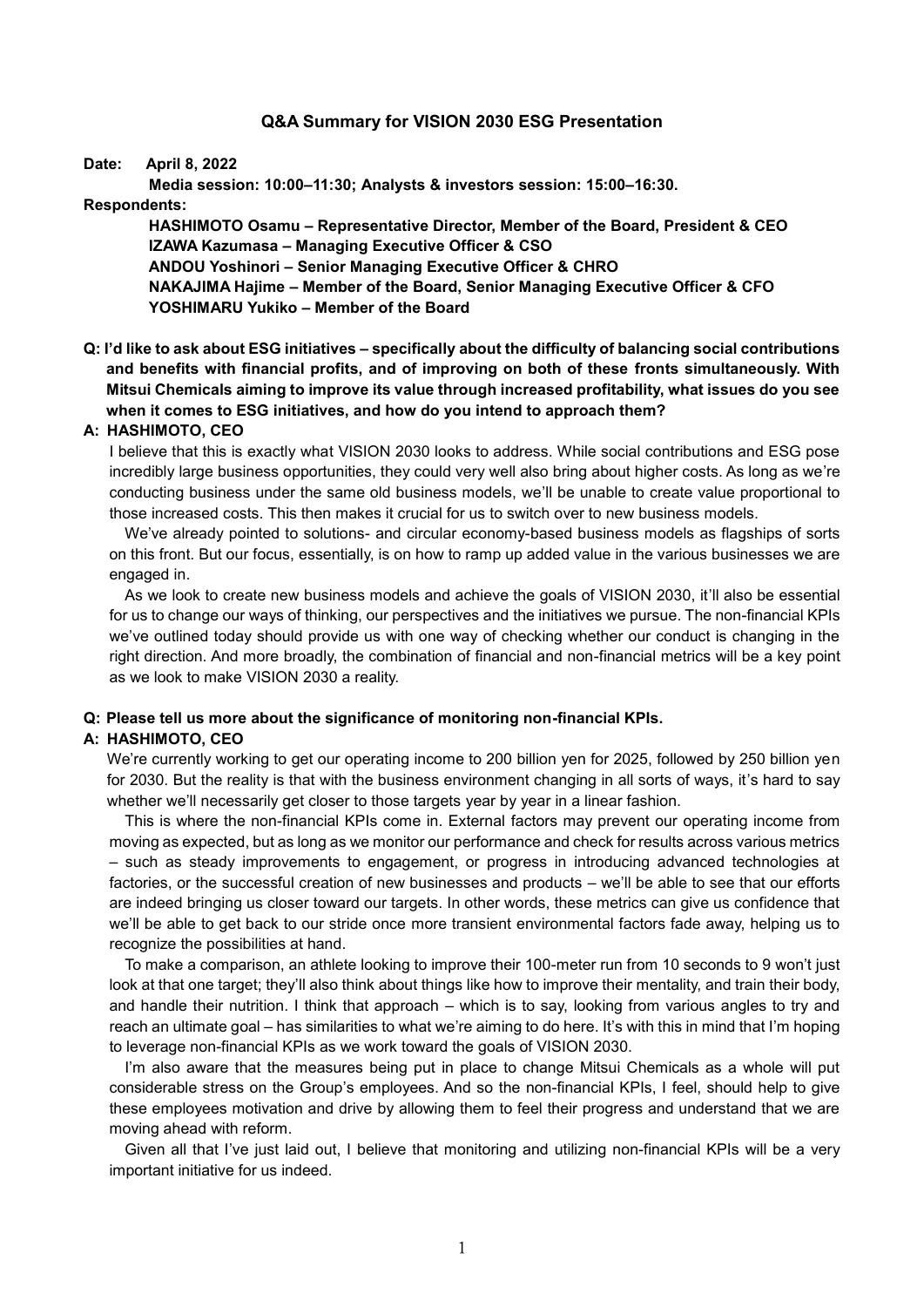## **Q: Employee mindset would look to be essential as the company looks to take on new challenges. Would it be correct to say then that your results evaluations for businesses will be more closely linked to your results evaluations for employees going forward?**

### **A: HASHIMOTO, CEO**

As you say, we believe that there is good reason to form connections between company-wide results and the results of individuals. We are currently in the process of discussing and considering just how detailed those connections should be – or, in other words, what sort of system we should design on this front.

### **A: ANDOU, CHRO**

This is something that's come up in our engagement surveys as well. Which is to say, we have been hearing a strong message from employees that evaluations should look at their efforts toward tackling big challenges.

With this in mind, we've introduced two new systems. The first is a change to our existing company-wide commendation system: we've revised this to commend employees for their proactive efforts to tackle challenges, even if those efforts do not lead to improved earnings.

The second, then, is a change made at the start of this fiscal year to our system for evaluating the results of individuals. If an employee, at the start of the year, sets themselves particularly challenging targets that exceed our own estimates – or that are not laid out in our estimates at all – then they will be evaluated more highly than the norm should they manage to achieve those targets. Further, even if they don't achieve these targets, the evaluation will factor them in accordingly as long as we're satisfied that the employee made a real effort toward them. The idea is that our evaluation system should underpin employee efforts to create a new Mitsui Chemicals, helping us as we look to drive change.

# **Q: I agree that a company's efforts to pursue ESG and help solve social issues should be held in high regard. Those efforts are, after all, what helps society to move in the right direction. Looking at Mitsui Chemicals, however, while you have received good evaluations on the IR front, and been recognized for solid branding activities through your selection as a Rising Star in the Japan Branding Awards, you don't seem to be making much progress on improving the stock market's assessment of you. What efforts do you intend to take to strengthen your branding going forward as you aim to convince the market of your transition to a solutions-based company?**

### **A: IZAWA, CSO**

For starters, we're growing our social contribution value through our sale of Blue Value™ and Rose Value™ products and services. At the moment, this initiative is being managed and disclosed in terms of what proportion of our sales revenue comes from these categories; however, we're also considering methods of presenting our progress here in a way that will let people understand how these products and services are contributing to profit growth at Mitsui Chemicals. What's more, we'd like to display stories that show what sort of value our Blue Value™ and Rose Value™ products are providing to customers.

As for branding, we hope to leverage the BePLAYER™ and RePLAYER™ brands we have introduced today to appeal to consumers as a whole, with the intent here of having consumers understand that materials can differ based on initiatives such as biomass use and recycling. While we currently have brand names to show this for various products, complementing that with these two new brands is meant as a way of having customers identify the value and narrative of biomass and recycling. And if products here correspond to Blue Value™ or Rose Value™ as well, then that too will be used to help us express the value they provide. We intend to be proactive in pursuing this branding strategy going forward.

The brand website for BePLAYER™ and RePLAYER™ is available as of today, so please give that a look for more info.

#### **A: HASHIMOTO, CEO**

While we are working on various branding initiatives, I too am aware that they are not yet coming together to directly improve our corporate value as a whole. With Mitsui Chemicals having traditionally excelled at materials supply on a business-to-business basis, the task of creating brand-driven businesses does indeed have its challenging aspects.

At the same time, efforts we're making through the likes of MOLp are giving rise to an increasing awareness among our employees that such activities help improve corporate value, as well as the value of their own work in and of itself. The company is also providing support here more broadly, launching PR efforts to show how Mitsui Chemicals is helping to improve the value of society overall.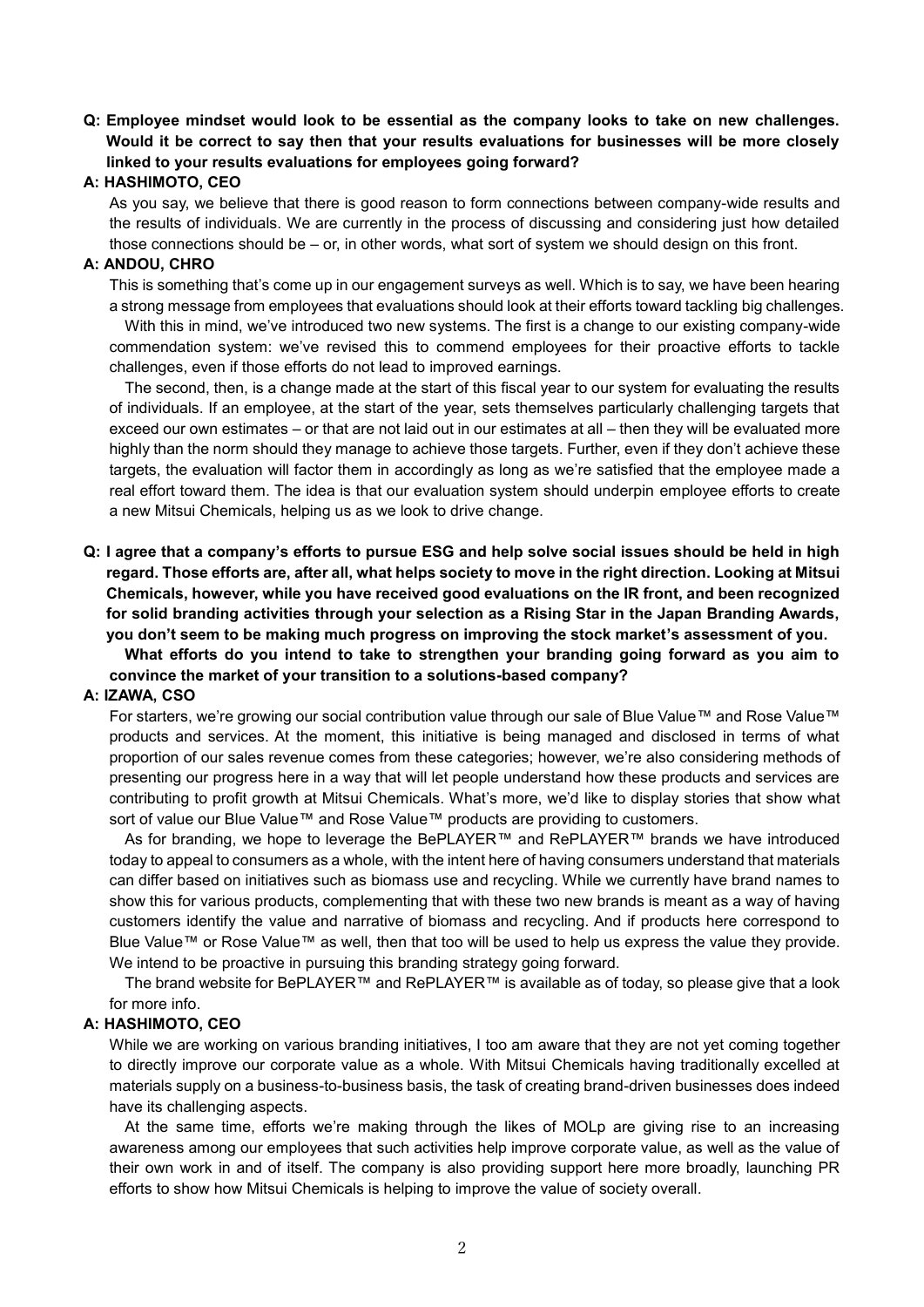Now, these efforts are not necessarily guaranteed to have a direct impact on our stock price. However, our activities here will reach the eyes of all sorts of stakeholders, allowing them to understand that Mitsui Chemicals is changing. And if financial KPIs – which is to say, earnings growth – begin to follow, we can expect a multiplicative effect toward improving our corporate value. The ultimate result is that all this may well end up being reflected in evaluations of our company, including in our stock price.

This endeavor will indeed be a challenging one for us as we stand at the moment. However, our hope is to establish corporate branding as we continue to brush up on our operations more broadly, making for a comprehensive improvement to corporate value.

# **Q: You've said that Mobility Solutions makes up around 70 percent of your Blue Value™ products and services, and that you will leverage ESG initiatives here to improve corporate value and provide earning power. Could you go into a bit more detail on what sort of businesses will be the focus between now and 2030 as you look to get Mobility Solutions up to 80 billion yen in core operating income?**

## **A: IZAWA, CSO**

Our Mobility Solutions business has two big strategies laid out ahead of it. The first of these is to leverage supply of our materials to help customers solve various issues, such as the rising need for body lightweighting, renewable energy use and battery use. The second, meanwhile, is to provide solutions that combine materials with services – a front that will include efforts such as modular concept development and mechanical recycling. We aim to achieve our goals for the sector by way of these two approaches.

### **A: HASHIMOTO, CEO**

In taking the materials supply we've traditionally excelled at and complementing this with solutions-based businesses, we aim to become involved in design as a whole, all the way from initial design stages right through to components and other such products that represent the final stage of design. We'll be working here with ARRK and Kyowa Industrial – both of which we've added to the Mitsui Chemicals Group in recent years – to consider the best way of fully utilizing available resources in response to CASE, MaaS and other such big changes occurring across broad value chains. And these considerations will be a major focus for us.

What's more, we'll be focusing on getting synergy from all this – such as the development of new materials, as well as components made by combining those materials. That synergy will then be leveraged in turn to further expand the scope of our Blue Value™ products and services.

**Q: As part of your plan for reducing greenhouse gas emissions, you've said that you aim to reduce emissions by 80 percent over FY2013–2050 by way of going green and being more energy-efficient. How much of this do you expect will come from the measures you've outlined today? I'd like to hear about some other examples as well. Further, I'd like to ask how much you expect your greenhouse gas emissions to be reduced by your recently announced plans to stop domestic production of terephthalic acid.**

### **A: IZAWA, CSO**

On the way to becoming carbon-neutral by 2050, we aim to first cut our emissions by 40 percent over FY2013–2030. Measures here include a shift to bio-based hydrocarbons and full ammonia combustion, which we outlined today; beyond that, we're looking at numerous measures in the form of low-carbon raw materials and fuels, energy efficiency and renewable energy. This is intended to all come together to make up the 40 percent reduction we have planned, and things here are so far progressing as hoped. You'd be correct to see the situation as one where the measures we've covered today will play a significant part in all that.

The plant closure you noted, however, will not have a particularly large impact toward reducing our greenhouse gas emissions.

# **Q: Your carbon neutral strategy has you looking to reduce greenhouse gas emissions by at least 40 percent by FY2030, then 80 percent by 2050, compared to a FY2013 baseline. But what level of investment do you expect will be needed to achieve this?**

**A: IZAWA, CSO**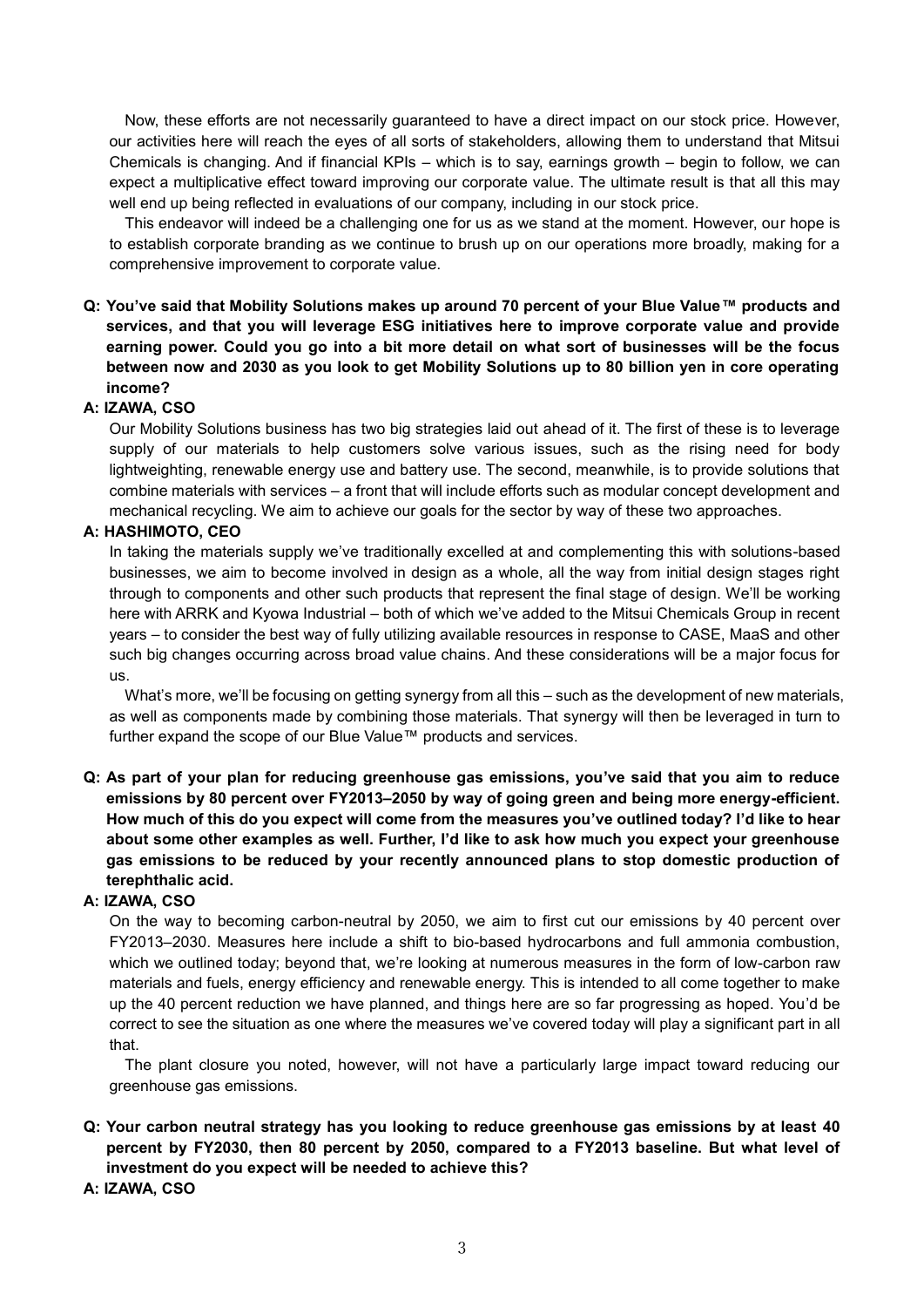We've made plans to invest a total of around 140 billion yen into carbon neutrality over the period of VISION 2030. This is expected to span various measures for reducing Scope 1 and Scope 2 greenhouse gas emissions – including a transition to greener fuels and raw materials, the utilization of energy efficiency and renewable energy, and the development of technologies such as CCU – as well as investments that look to leverage our products and services to help reduce greenhouse gas emissions throughout the entire value chain by utilizing the likes of biomass and recycling.

# **Q: Mitsui Chemicals is rolling out production launches for bio-based hydrocarbon derivatives starting this year. Could you give us some more details on your hopes and feelings when it comes to this business?**

## **A: HASHIMOTO, CEO**

There's already been a bigger response here than we had initially anticipated, and a good level of inquiries. December 14 last year saw 3,000 tons of bio-based hydrocarbons fed into Osaka Works for the first time, and we quickly sold out. Thereafter, an extra 3,000 tons was added and used for production. This too is a front on which we're working with customers to make things a reality – and on our end, plans from here on out include reaching a scale of around 10,000 tons.

As you'd be aware, however, biomass has issues on the supply side as well. So that will likely be something we need to keep a close eye on as we move ahead here.

Further, since this approach entails higher costs, there's still the issue of how our customers and end consumers will perceive this, as well as the question of how exactly these higher costs should be absorbed throughout the supply chain.

We intend to look at a number of solutions to both of these issues going forward.

## **A: IZAWA, CSO**

The feedback we've been receiving for these efforts has been of an even more positive vibe than we expected.

To go into some detail here, creating biomass plastics through a segregating approach would require us to change the entirety of our R&D approach, facilities, specs and so on. But by utilizing bio-based hydrocarbons instead, both our customers and we ourselves can transition over to biomass-derived products without changing our existing facilities and infrastructure – in some cases even without the need to change business models. I believe that the ability to shift to biomaterials while keeping the same business setup should make it easy for customers to accept the change.

**Q: Your concept for BePLAYER™ and RePLAYER™ products includes the wonderful message that while these products may have higher prices, they also embody higher goodwill to match. But on this note, are your products that utilize bio-based hydrocarbons managing to secure profitability? I'd like to hear your thoughts on how the costs here are being passed on in product prices.**

## **A: IZAWA, CSO**

There is some fluctuation here, depending on factors such as crude oil prices and what balance of waste oil is used. For a general idea, however, bio-based hydrocarbons sit at around three times the price of their fossil-derived equivalents. We're currently carrying out discussions with customers – including with regard to that price level – while still managing to sell products.

# **Q: With only a limited number of major biomass suppliers, I can see the possibility of customers competing against each other to secure this supply. Especially if demand grows, is there not the risk that bio-based hydrocarbons will become a bottleneck, impeding the transition to biomass-based plastics?**

## **A: IZAWA, CSO**

As you point out, our estimate is that even by around 2025, the global supply of bio-based hydrocarbons will sit at no more than 400,000–500,000 tons.

This then means that if we are to grow our business here, we'll need to find a solution that allows us to secure bio-based hydrocarbons consistently and at low cost.

From our perspective, we're looking at plans to get stable supply through a range of efforts – such as building relationships with other major suppliers and testing various waste oil types as raw material sources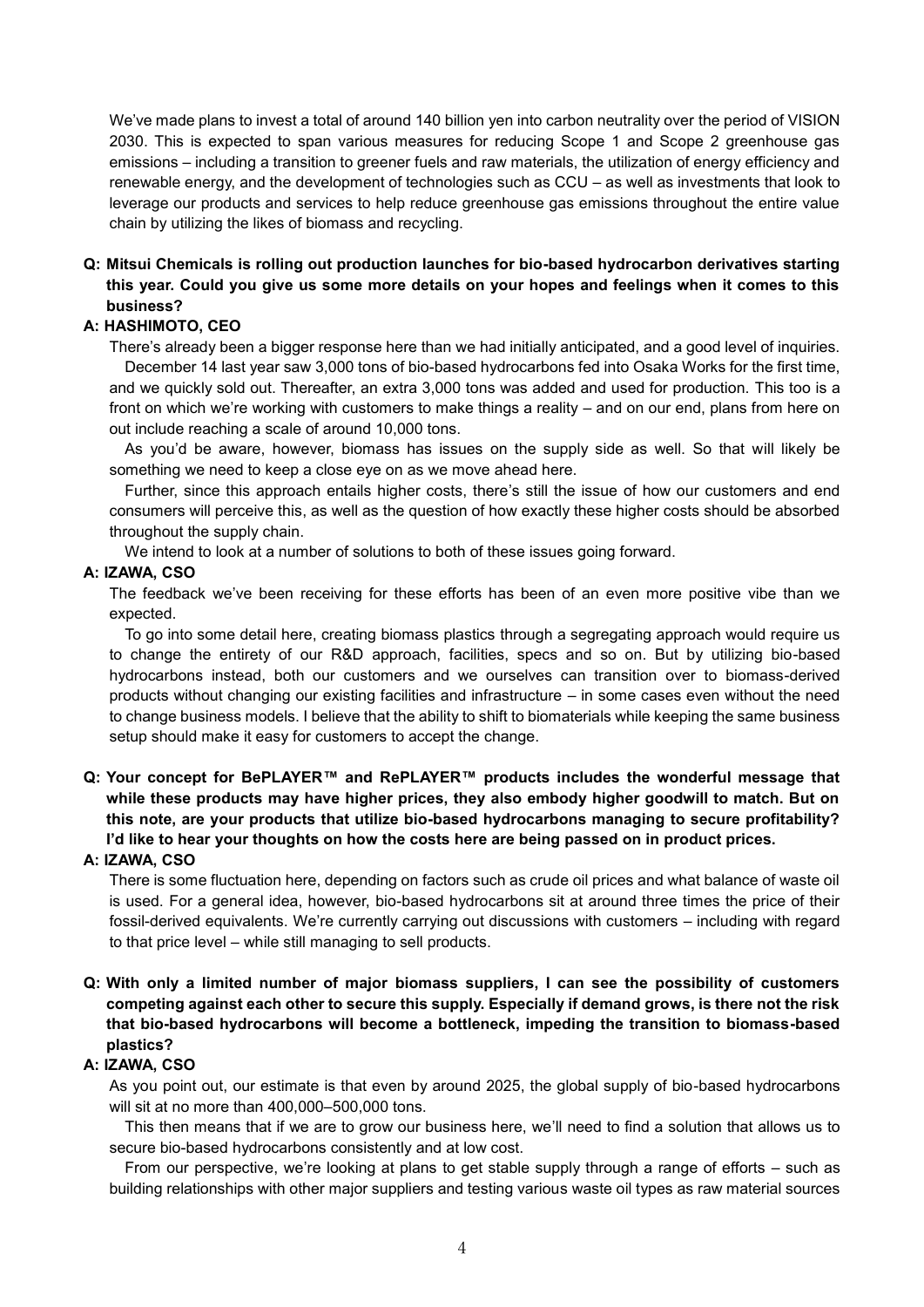to broaden our scope of usable oils.

**Q: On a fundamental level, is the recent business environment – including the push for decarbonization and the rise in resource prices – a positive or a negative for Mitsui Chemicals? Please give some insight into your thoughts on this.**

### **A: HASHIMOTO, CEO**

For starters, I believe that the ongoing trends of decarbonization and rising resource prices make for a highly unpredictable situation. Then we also have to consider factors such as the conflict in Ukraine and any impact that this may have on further driving up resource and raw material prices. I think that it'll be necessary as such to take a close look going forward at whether related investments will speed up, or whether they'll be slowed down a little.

Whatever the case, though, I don't think that any moves toward decarbonization will fade away or be significantly delayed.

## **Q: I've heard that the likes of the automotive industry are looking to get data on greenhouse gas emissions for each product they use. Could you tell us about what moves your company is making to prepare for disclosure on this front?**

### **A: IZAWA, CSO**

We're already receiving various requests from a vast array of customers, and we're disclosing information as appropriate.

As for TCFD requirements, we're currently disclosing information in the form of scenario analysis and strategic applications. Essentially, we're hoping to disclose as much as feasibly possible.

**Q: When it comes to investment decisions, you mentioned that you've started to utilize c-IRR based on an internal carbon pricing of 15,000 yen. I believe that applying this strictly would make for a dramatic change from your previous investment decisions; but on a practical level, how exactly do you intend to utilize c-IRR? Can you talk a little bit more about that?**

**I'd also like to ask whether there's any intent to make proactive use of this c-IRR when it comes to decisions about withdrawing from businesses.**

### **A: IZAWA, CSO**

We've decided to raise our internal carbon pricing to 15,000 yen in consideration of major environmental trends. This is grounded on a belief that business decisions for the likes of business development and resource allocation will require us to understand upward and downward impacts on greenhouse gas levels. And certainly, using this c-IRR calculation to factor in upward and downward greenhouse gas impacts our new internal carbon pricing will give quite different outputs than our conventional IRR calculation.

For now, practical application of this is only just getting started. However, I don't believe it would be appropriate to apply this new calculation in a way that would put a stop to investment projects already in place, especially given that we're in a phase of looking to grow our business.

When it comes to business investments, we will look at c-IRR results to help us consider how a given business should look in the future. If a business has a low c-IRR (noting here that the metric is currently focused on Scope 1 and Scope 2 emissions), we'll move to reach a conclusion based on a wide range of considerations, including whether the business would be able to improve its IRR through added value relating to Scope 3 emissions.

As for withdrawals, this is not yet an area where we have introduced c-IRR. However, greenhouse gas impact is indeed something that we would look at here alongside the likes of profit growth potential and ROIC, with all of this together helping us make a more comprehensive decision.

**Q: In explaining the c-IRR calculation, you noted that emissions are treated as a plus/minus modifier to incremental profit. But while it's easy to imagine greenhouse gas emissions increasing as a result of business, it's difficult to imagine them decreasing. Are you looking here at the impact your products could have on reducing emissions after they go out into society? Or, perhaps, new updates to your processes, such as scrap & build projects? Please tell us how you intend to factor in the volume of greenhouse gas emissions on this front.**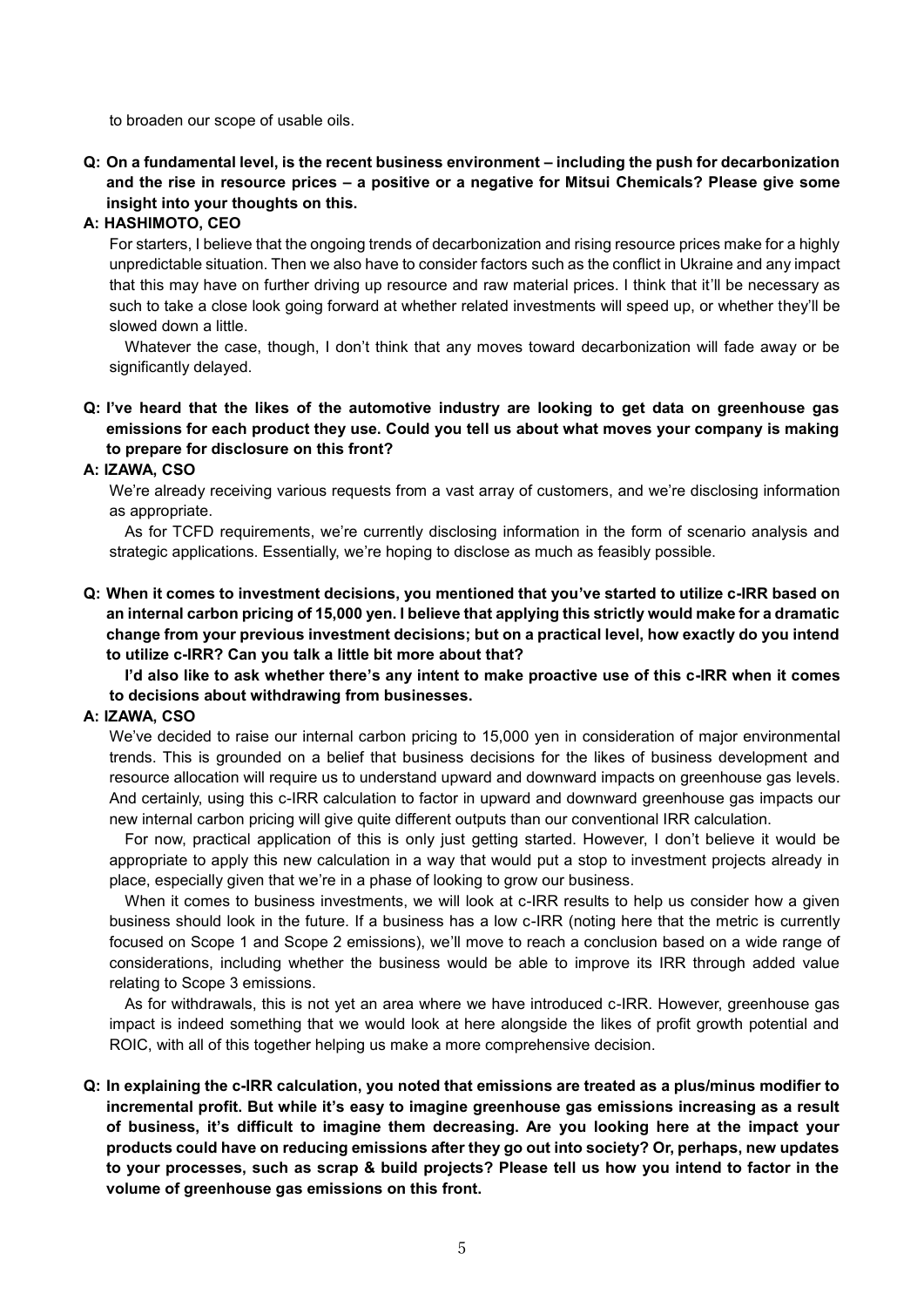## **A: IZAWA, CSO**

We're looking at the latter. Scrap & build projects, the remodeling of utility plants and other such transitions to energy-efficient processes will have a positive effect on c-IRR, which is how I imagine things will be applied in that regard.

# **Q: You have indicated that it is not as if c-IRR will be applied incredibly strictly for the time being. But as we approach FY2030, roughly when do you expect this metric to start being applied in decisionmaking in a more concrete manner?**

## **A: IZAWA, CSO**

We're already treating greenhouse gas emissions as a metric for reference. When we moved to expand a PP plant last year, for example, we looked at how the plant scrapping would help reduce greenhouse gas emissions, and considered this impact as part of our overall decision-making process for the investment. Even now, we're factoring the impact of internal carbon pricing into our business decisions, helping us carry out management based on wide-ranging considerations.

# **Q: You've estimated that Blue Value™ products will help reduce CO2 emissions by some 1 million tons per year. But are you able to indicate, for example, what percentage this would reduce emissions by in comparison to the alternatives? I'd also like to ask whether you've made any estimate of how this emissions reduction impact will increase going forward.**

## **A: IZAWA, CSO**

We decided to disclose this estimate in response to people wanting to know just how much our Blue Value™ products help reduce CO2 emissions. Looking at products that were recognized as falling under the Blue Value™ label, this estimate represents the extent to which we project these products will help to reduce Scope 1–3 emissions throughout the value chain when compared to general products on the market, as well as our own more conventional products. As for what percentage of reduction is being achieved, that is something that differs significantly from product to product, so it's not something for which we can provide a single value that would remain true across the board.

As for the matter of increasing our CO2 reduction impact here, we intend to have Blue Value™ products and services make up 40 percent of our sales revenue by FY2030. And when also factoring in that our sales revenue itself is also slated to increase, we anticipate that the impact from these products will grow considerably, though it is not yet something for which we have an exact estimate. We're moving forward here based on the idea that increasing the proportion of our sales revenue that comes from Blue Value™ will increase our contributions to carbon neutrality.

# **Q: Could you provide some more detail on your chemical recycling partnerships with BASF and Microwave Chemical? I'm interested to hear about the progress being made here, what the schedule is looking like for beginning demonstration testing and so on.**

## **A: IZAWA, CSO**

Both of these initiatives are set to apply chemical recycling technology to allow the use of plastic waste as cracker feedstock, which will in turn facilitate the creation of chemical products. Since this approach makes it possible to collect plastic waste and turn it into chemical products in a broader fashion than can be done with material recycling, there are very high hopes for it. However, it's by no means a simple technology; there are various issues to solve, and so we're still in the stage of considering things for now.

As for demonstration testing, my current feeling is that we're not yet at the point of being able to begin within the next couple of years. Rather, I believe we need to look at things from a slightly more long-term perspective, and that it will take a while until we can get products from this process to customers.

**Q: You've said that you intend to have an entirely ammonia-fired cracker in place for 2030, and that this will generate virtually zero emissions from combustion. So with even solid-state LiBs set to take until 2028, I was listening here and thinking how wonderful this is.**

**So let's say, for example, you have your ethylene facilities transition the fuel for 1 million tons of ethylene over to ammonia – and are able to offset CO2 through the use of bio-based hydrocarbons. On a business-wide level, how much further would you say in percentage terms you have to go on**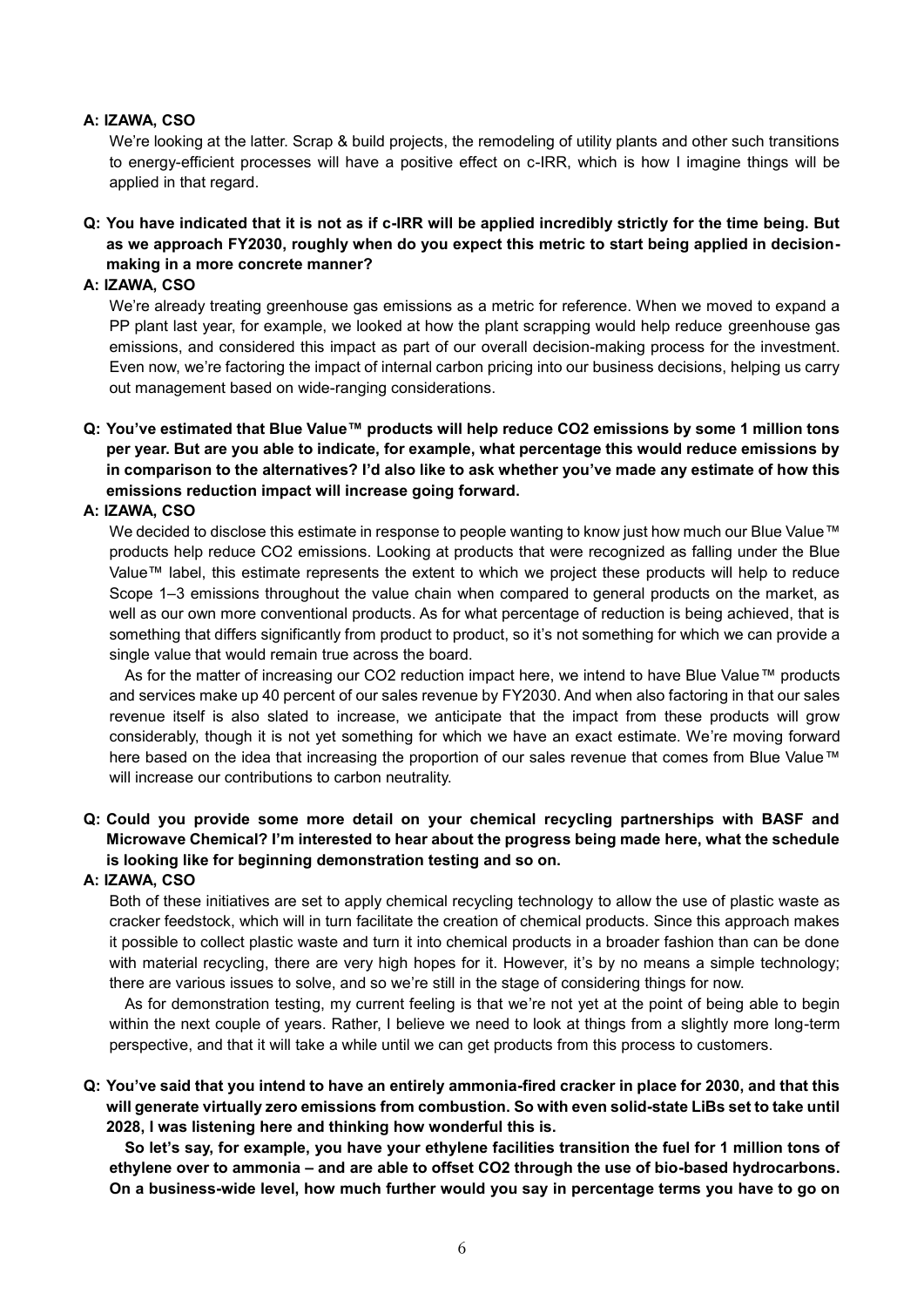## **CO2 reduction against your FY2013 baseline to get to carbon neutrality?**

## **A: IZAWA, CSO**

Calculating a specific percentage here would require us to look at all sorts of variables – including trends in the total amount of plastic used in Japan, progress in the development of various recycling technologies and, as we mentioned earlier, the production of biomass-based chemical products. So it'd be difficult to give an exact answer to this.

**Q: Paper manufacturers secure pulp by carrying out afforestation, giving them a sustainable setup for procuring raw materials. If bio-based hydrocarbons too are derived from plants, then would it be possible to consider setting up a similar cycle here as well?**

## **A: IZAWA, CSO**

Bio-based hydrocarbons can be derived from the likes of plants, discarded cooking oil and so on, so I do think it'd be possible to build a circular setup of that sort. I agree that forests are a point to consider when it comes to the supply of bio-based hydrocarbons.

## **Q: Measures for decarbonizing ethylene facilities include a transition to bio-based hydrocarbons, CCS and electric cracking. But how do these three stack up against each other in terms of cost? And what about the feasibility of each option?**

### **A: IZAWA, CSO**

In terms of cost, bio-based hydrocarbons currently cost around three times as much as those derived from fossil resources. CCUS, however, depends on how you capture the CO2 and how you turn it into chemical products. Moreover, it's still in the research stage, so a clear cost has not yet been established for the technology. It's a similar case for electric cracking as well, so it's hard to make a judgment with regard to cost competitiveness.

As for feasibility, the use of bio-based hydrocarbons has already been working up a successful track record not only in Japan but also in Europe, so I'd say that that option takes the lead.

# **Q: My question is about corporate governance. I do think that the increase in your number of board meetings deserves some level of recognition; however, do you believe that there may also be drawbacks to increasing the number of meetings? Further, would you be able to give some more concrete information on the measures you are taking to improve the quality of discussion at board meetings?**

## **A: NAKAJIMA, CFO**

While increasing the number of meetings we take part in has increased the physical burden on us, FY2021 presented us with many matters that had to be discussed and deliberated on – especially with regard to VISION 2030 – and necessitated more frequent meetings as such. So I feel that any drawbacks were outweighed by the benefits. But it is indeed important to not only look at the frequency of meetings but also run them efficiently and with sufficient discussion. And this is a front that we hope to continue making strides on this year.

We're currently working to include sufficient questioning in our advance briefings with outside directors, as this will help us to cultivate a better understanding of relevant matters and deepen our board discussions. To this end, we'll have multiple employees present at advance briefings in order to deal with wide-ranging questions; look to provide documents as early as possible; and provide board members with memos summarizing questions and opinions raised at advance briefings. We hope that such measures will promote a shared understanding of the matters at hand, ultimately allowing for lively discussion on the day of the board meeting itself.

# **Q: From an outside perspective, Mitsui Chemicals seems to have become very fast at making decisions. I'd therefore like to ask an outside director what sort of changes you feel have led to this. I'd also like to hear how you rate the effectiveness of the governance provided by Mitsui Chemicals' board of directors.**

### **A: YOSHIMARU, Member of the Board**

Board discussions are very lively, and many questions come up there that I imagine would be tough for the